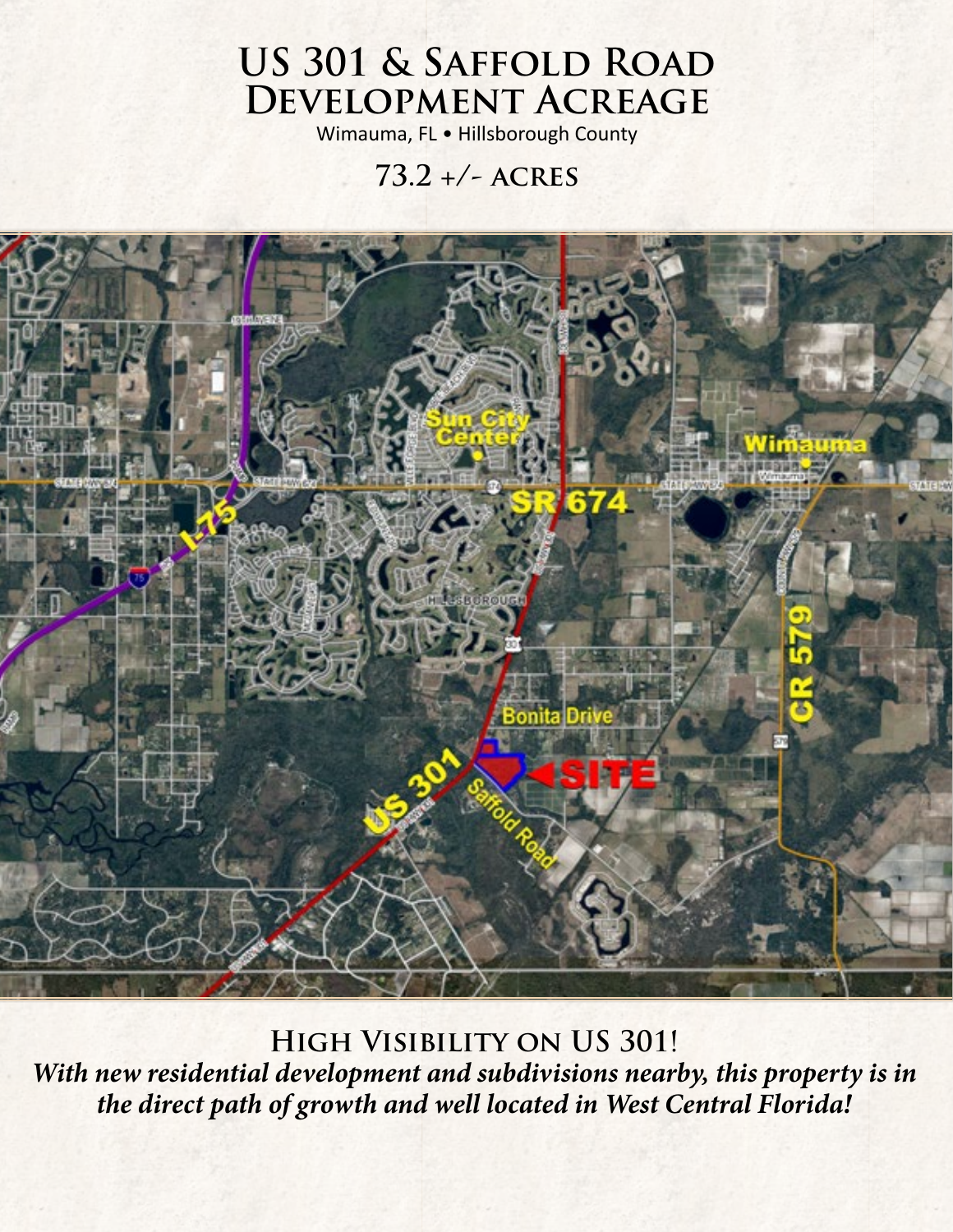

#### **Parcel IDs:**

- U-30-32-20-ZZZ-000003-26500.0
- U-30-32-20-ZZZ-000003-26340.0
- U-19-32-20-ZZZ-000003-23780.0

#### **Driving Directions:**

- From Sun City Center, go east on SR 674 to US 301
- Go south on US 301 for 2.5 miles to the property on the east side of US 301
- *• 2.5 +/- Miles to Sun City*
- *• 5 +/- Miles to I-75*
- *• 21 +/- Miles to Palmetto*
- *• 22 +/- Miles to Bradenton*
- *• 24 +/- Miles to Brandon*
- *• 26 +/- Miles to Amalie Arena*
- *• 29 +/- Miles to Tampa*
- *• 31 +/- Miles to Anna Maria Island*
- *• 33 +/- Miles to Raymond James Stadium*
- *• 36 +/- Miles to Tropicana Field*

#### **Demographics 5-10-15 Miles Drive Times 15-30-45 Min.**



| <b>Demographics 5-10-15 Miles</b> |          |          |          |
|-----------------------------------|----------|----------|----------|
| 2015                              | 5 Miles  | 10 Miles | 15 Miles |
| Population                        | 38,449   | 128,570  | 276,239  |
| Households                        | 17,387   | 48,753   | 101,993  |
| Median Income                     | \$40,187 | \$52,208 | \$55,456 |

*Less than 1 Mile to Vista Palm - New Lennar Development to the North on US 301*

*1.5 Miles to the Upscale & Gated Development Toscana to the east on Saffold Road*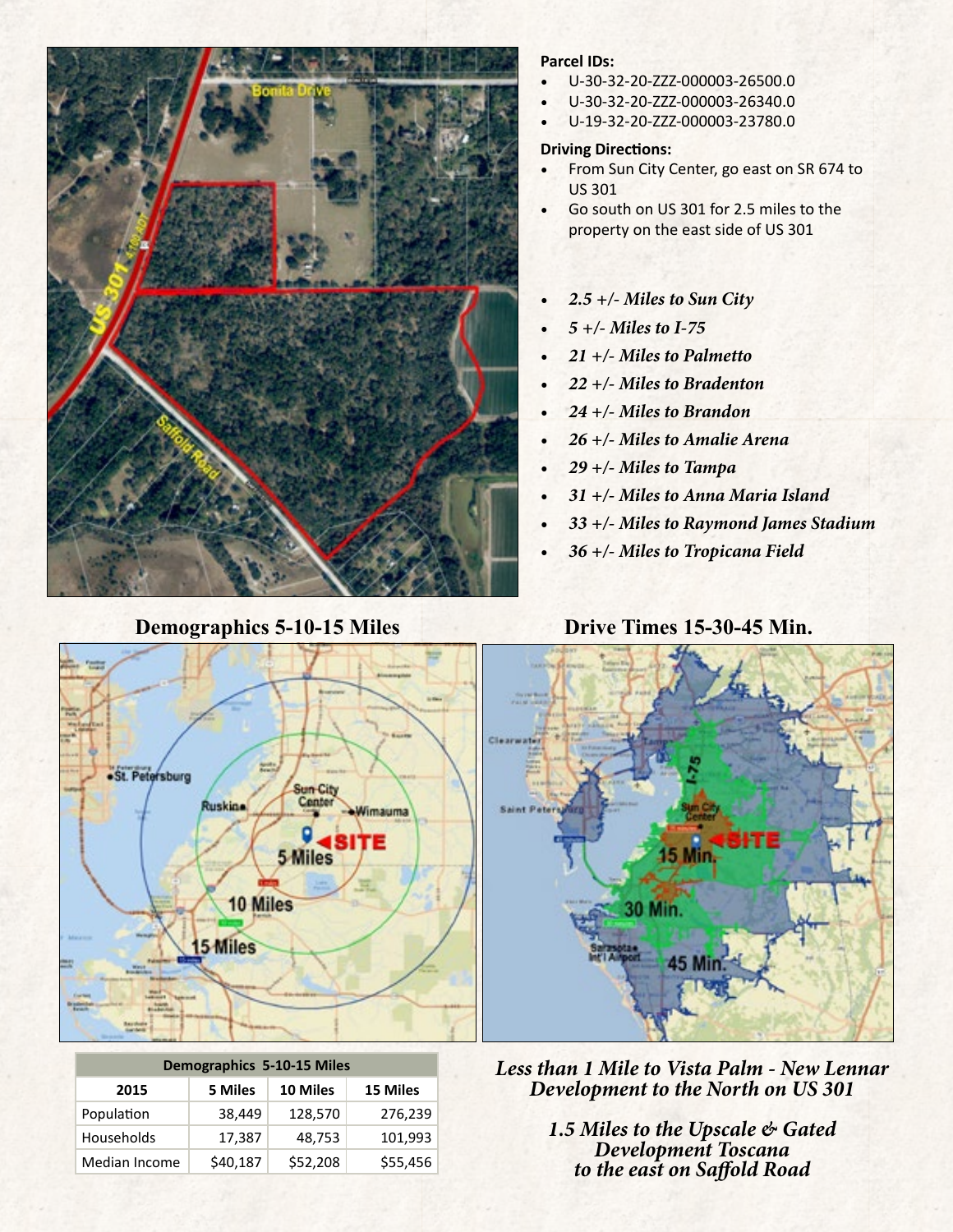### **US 301 & Saffold Road Development Acreage**

Wimauma, FL • Hillsborough County

This is an outstanding residential development tract with extensive road frontage on two roads, including US 301. There is new development and subdivisions nearby. This property is in the direct path of growth and well located in West Central Florida.

**Acreage:** 73.2 +/- acres

**Sale Price:** \$3,294,000

**Price per Acre:** \$45,000

**Permitted Lots:** 146

**Price per Lot:** \$22,561.64

**Site Address:** US 301 & Saffold Road, Wimauma, FL 33598

**County:** Hillsborough

#### **Nearest Intersection:**

- US 301 & Saffold Road border the property
- US 301 & SR 674 is 2.5 miles away

#### **Road Frontage:**

- 1,155 +/- feet on US 301
- 1,975 +/- feet on Saffold Road

#### **Utilities & Water:**

- Hillsborough County water is located at US 301 (east side) & S. Pebble Beach Blvd. (4,900 +/- feet)
- Sewer force main is on the west side of US 301 (2,700) +/- feet to the north)

#### **Planning/Permits:**

- Up to 2 dwelling units per gross acre, provided that the development is clustered at a minimum of 3.5 dwelling units per net acre on at least 10 acres
- Clustering is required to obtain maximum gross density of 2 dwelling units per acre

#### **Zoning/FLU:** WVR2

**Uplands/Wetlands**: 70.9 +/- acres of upland (97%) **Taxes:** \$611.25 (2015)





**US 301 US 301 & Saffold Road Saffold Road**

*For additional maps and details, go to: [www.SaundersRealEstate.com/US3](http://www.SaundersRealEstate.com/US301Development)01Development*